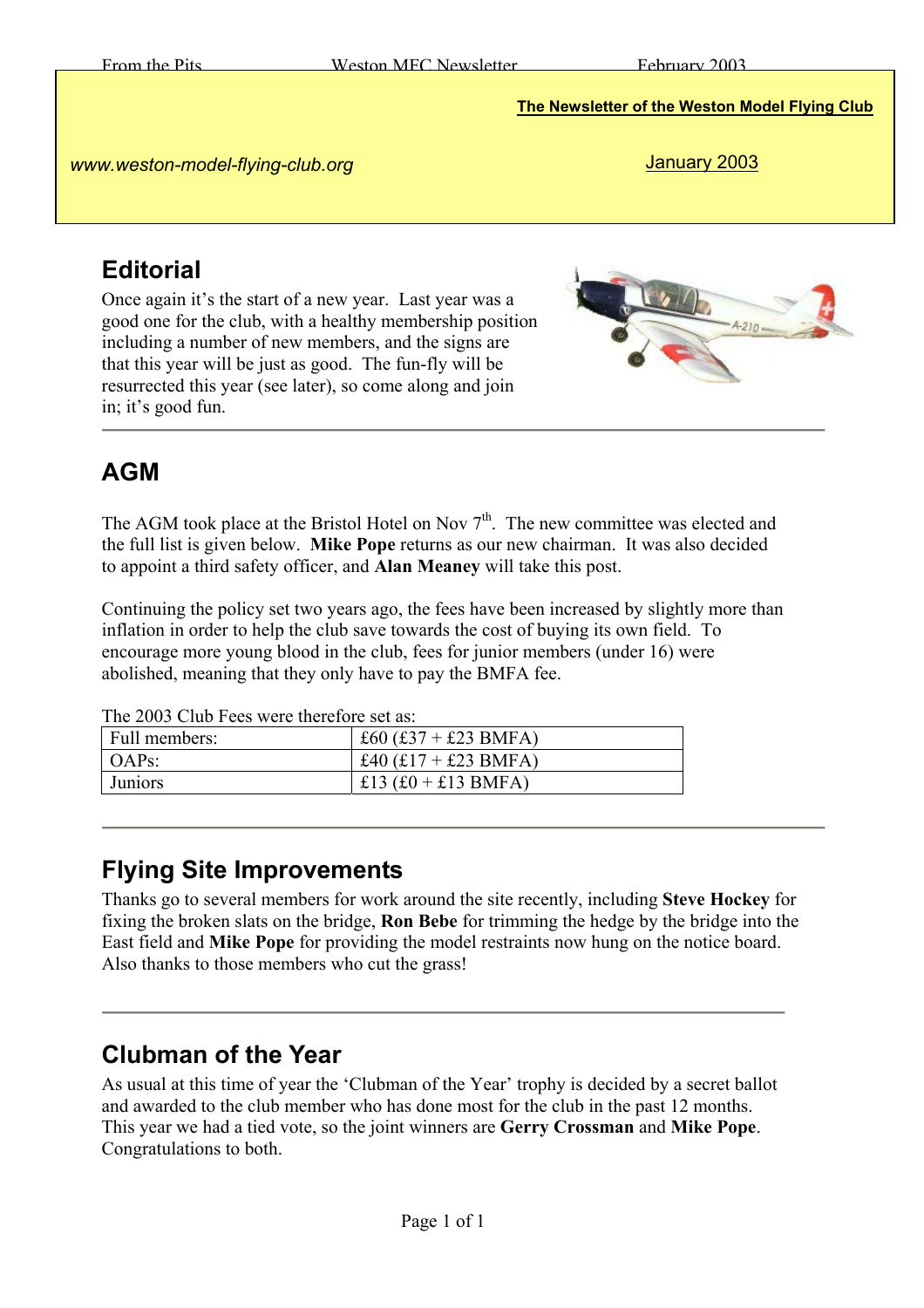|                        | <b>POSITION</b>         | <b>NAME</b>         | <b>PHONE</b>    | <b>EMAIL</b>                |  |
|------------------------|-------------------------|---------------------|-----------------|-----------------------------|--|
|                        | President               | Pat Teakle          | 01934 822147 or |                             |  |
|                        |                         |                     | 0973 951812     |                             |  |
|                        | Chairman                | Mike Pope           | 01934 516869    |                             |  |
|                        | <b>Vice Chairman</b>    | Kevin Aldridge      | 01934 853159    | kevin.aldridge@talk21.com   |  |
|                        | Secretary               | lan Armstrong       | 01275 392 995   | iarmstrong@cix.co.uk        |  |
|                        | Treasurer               | Steve O'Brien       | 01934 877047    | sjo@globalnet.co.uk         |  |
|                        | <b>Membership Sec</b>   | John Hopkin         | 01934 522786    | saxwing@talk21.com          |  |
|                        | <b>Social Secretary</b> | <b>Steve Ball</b>   |                 | liz@stace15.freeserve.co.uk |  |
| <b>Safety Officers</b> |                         | <b>Paul Lathall</b> | 01934 642883    | plathall@dsl.pipex.com      |  |
|                        |                         | Mike Adams          | 01934 516237    |                             |  |
|                        |                         | Alan Meaney         |                 | alan.meaney@hutton-         |  |
|                        |                         |                     |                 | cottage.freeserve.co.uk     |  |
| <b>Chief Examiner</b>  |                         | <b>Terry Davis</b>  | 01278 420436    |                             |  |
|                        | <b>Club Examiner</b>    | Paul Lathall        | 01934 642883    | plathall@dsl.pipex.com      |  |
|                        | <b>Club Examiner</b>    | <b>Mike Adams</b>   | 01934 516237    |                             |  |

#### **2003 Committee**

## **Restraints**

This is a subject which has provoked much discussion recently. There have been one or two incidents where a model has not been fully restrained, potentially causing a nasty accident if the plane had run forward into the pits where people were standing.

Opinions are divided on whether this should become a club rule or merely a recommendation, but all are agreed that everyone should be encouraged to use them. So, when you have a model in the pits, remember:

• Use restraints. If you don't have your own or forget to bring them, a few sets are provided by the club and left at the field. Otherwise, improvise or borrow some.



• Turn the model to face out of the pits when starting the engine. This is good practice anyway, even if you use restraints, but is essential if you don't.

Restraints are very easy to make. Some examples are shown here, and can be made from:

- Wooden dowel covered with pipe insulation foam
- Copper pipe and bends soldered together
- Large screwdrivers

Although we have three safety officers, remember that we are all responsible for safety at the club. If you see someone not using restraints, they have probably just forgotten, so politely remind them.

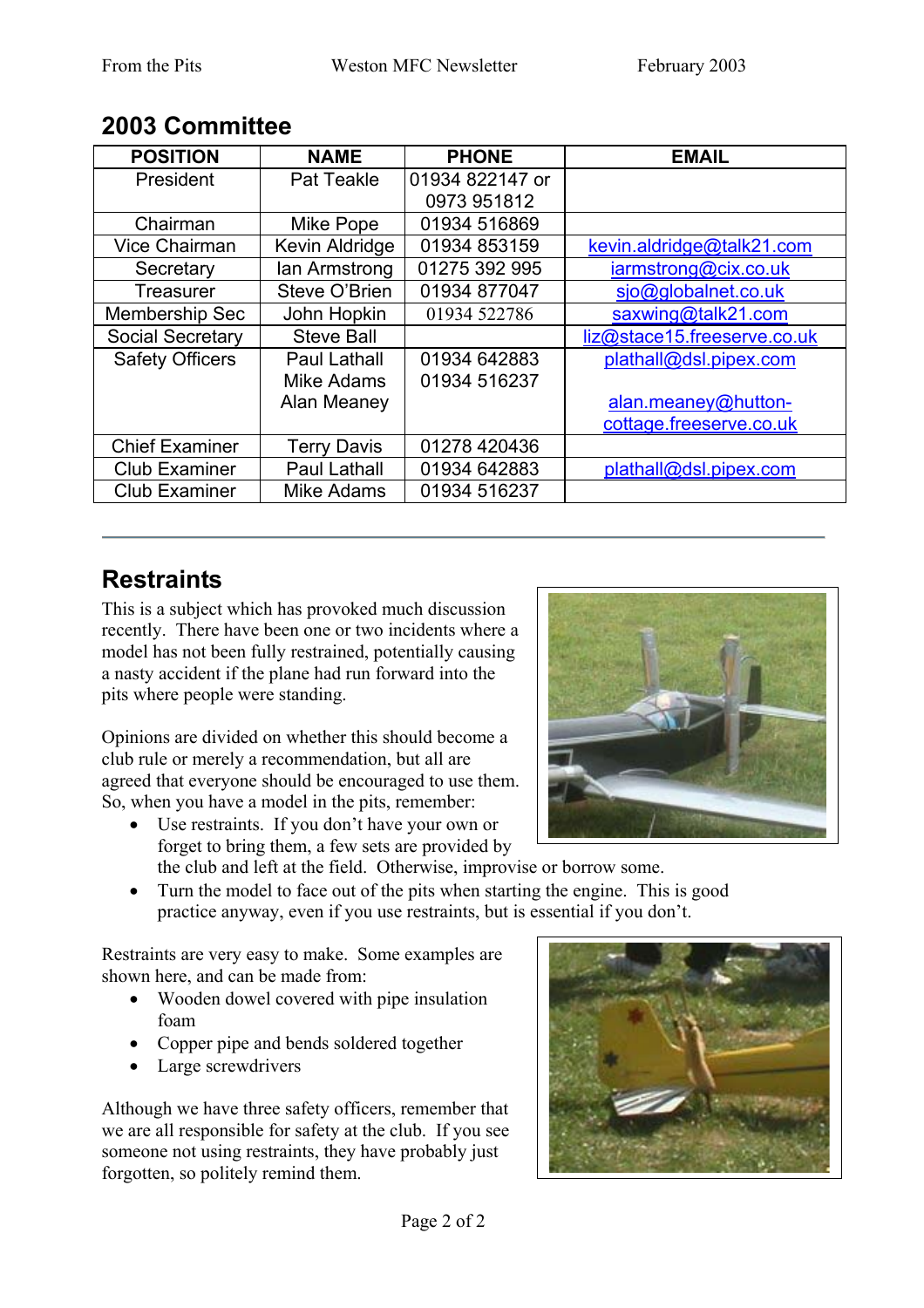# **Fun Fly League**

Due to weather, apathy and other causes, only one round was held in 2002, namely a timed flight which was won by **Robin Thompson**, with **Steve O'Brien** only 1 second behind. Hence Robin was awarded the trophy.

This year we hope to revive the contest with 6 rounds, of which entrants can choose their best 3 at the year end. This should give a

# **Safety (1)**

Mobile phones (again…) For the benefit of new members, the club policy is that mobile phones should be left in the cars and must **NOT** be brought on to the field. This is consistent with the advice from the BMFA.

better chance to those who cannot attend all events. The contests will be held monthly in the summer from April to September, on the first Sunday after the club meeting.

#### **Words of Wisdom…**

Some philosophical thoughts on model flying. Thanks to **Peter Jones** for these, originally in Model World magazine.

Take offs are optional. Landings are mandatory.

Flying is the second greatest thrill known to man... Landing is the first.

It's best to keep the pointed end going forward as much as possible.

Everyone already knows the definition of a 'good landing' is one you can walk away from. But few know the definition of a 'great landing'. It's one after which you can use the airplane another time.

The probability of survival is equal to the angle of arrival.

Good judgement comes from experience and experience comes from bad judgement.

Try to keep the number of your landings equal to the number of take offs.

Gravity never loses! The best you can hope for is a draw.

#### **Sandown Model Symposium**

Dates for this popular event this year are  $3<sup>rd</sup>$  &  $4<sup>th</sup>$  May 2003.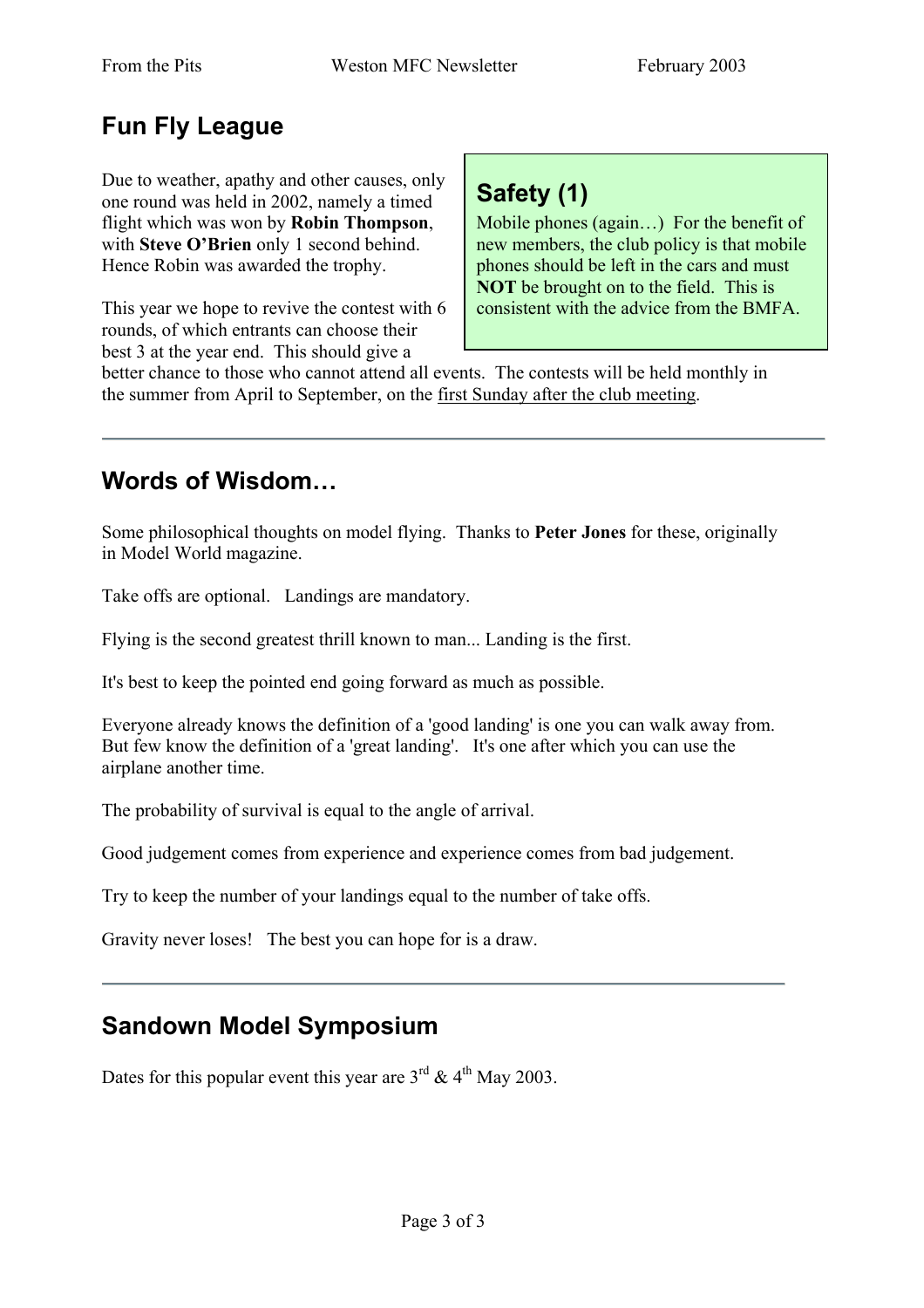## **The Engine - Air Leaks**

Why do old engines run poorly? Why do otherwise good engines sometimes become hard to adjust and difficult to keep running? Why do some engines continually lean out badly when the planes nose is pointed upward? There are a zillion answers to the above questions - but a good answer for any of them could be an air leak. After all, an engine is nothing more than an air pump; anything that destroys the efficiency of the pumping action will show up as poor performance, one way or another.

First, some basics - we must understand that unlike a four-stroke engine, our two strokes USE THE CRANKCASE as a pump. Naturally, we have to have a good, airtight seal in the combustion chamber for good compression. But in a two-stroke engine, we also must have an airtight seal in the crankcase, also. As the piston moves up to compress the mixture in the combustion chamber, the crankshaft valve under the carb opens, and fresh mixture is

then sucked into the crankcase. And as the piston moves down on the power stroke, at the same time the intake valve closes, and the mixture in the crankcase IS COMPRESSED. Only when the piston gets down far enough to open the transfer ports is that crankcase pressure released, squirting the fresh mixture into the cylinder under pressure.

So, not only must we have good seals in the top part of the cylinder - around the head gasket, the glow plug, and, of course, the piston itself - but we must also have good



sealing in the lower part of the crankcase. This involves the seal on the backplate, on the front bearing housing if the engine has a removable one, and at the front bearing area of the crankshaft. Note that all these are relatively fixable except the last - in nearly all cases, its not the bearing that seals the crankshaft, but the fit between the crank and the housing itself that provides the seal. When an engine is "too worn out" to adjust and run properly, this area may be the culprit. But the major source of air leaks, and the first area to start looking for them, is the carburettor.

First, the carb must be sealed in its connection to the crankcase – usually an "O" ring. The barrel inside the carb must make a good fit inside the carb, or it will leak, on the lowneedle side. The needles themselves must be sealed. The fuel intake fitting must be sealed, as must be the one or two screws that hold in the barrel and provide a low speed throttle stop adjustment. Leaks around the carb are doubly bad in that they're hard to find. Only suction is involved in the carb area - pressure is also involved in the crankcase seal areas, and thus, if there's a leak, you will normally see it in the form of fuel or oil coming out. But around the carb, only suction is involved, and air leaking in will not show!

There are other air leak possibilities besides the engine. The fuel feed line is an obvious one, both inside and outside of the fuel tank. And don't forget the pressure line, and its fitting on the exhaust.

**By** Clay Ramskill **(article taken from** Clay's RC Newsletter Ink **at**  [www.mindspring.com/~cramskill/inkclay.htm](http://www.mindspring.com/~cramskill/inkclay.htm) **)**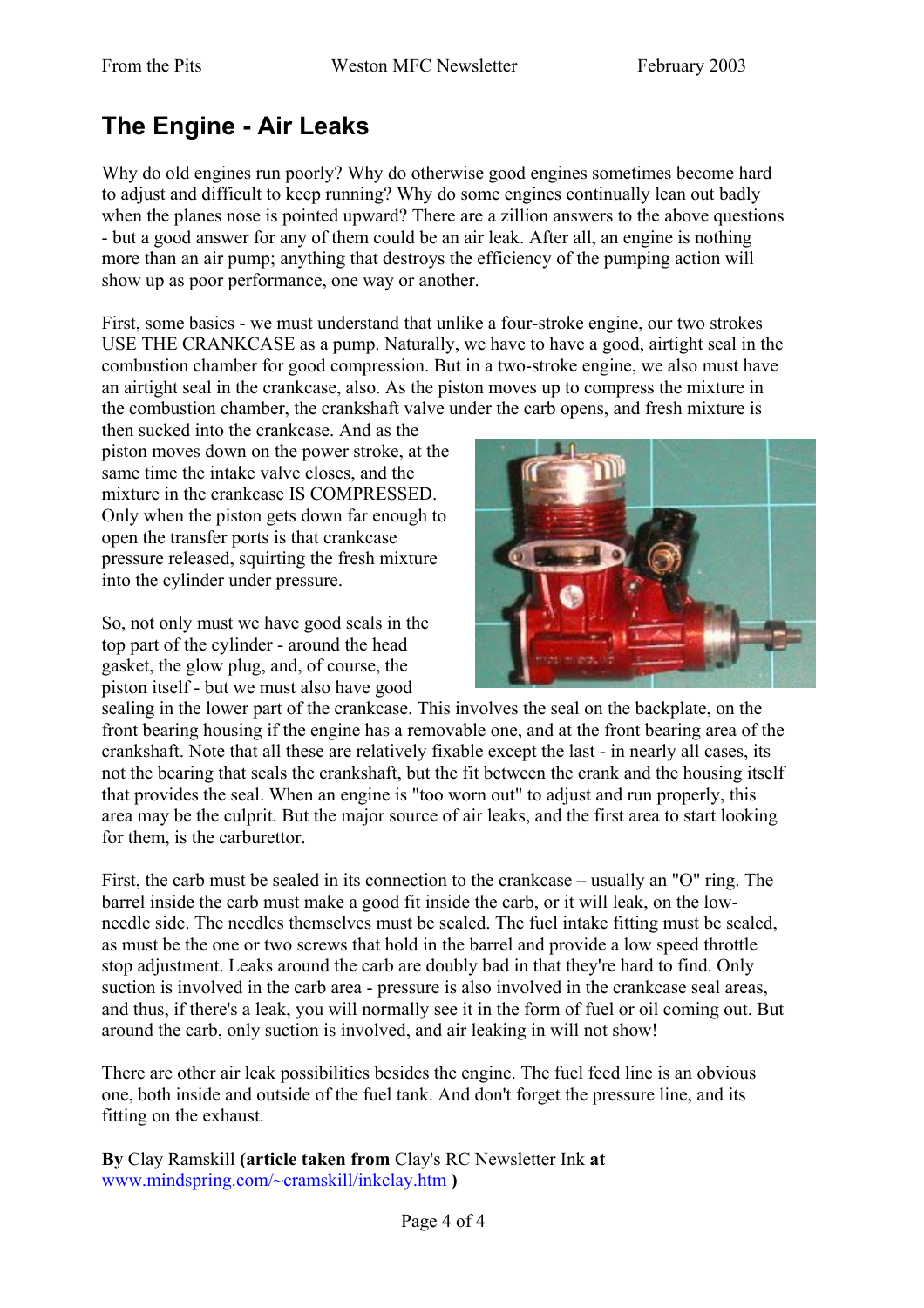#### **Seen at the Field**



**Robin Thompson**'s Messerschmitt 108 from the Graupner ARTF kit, features retracts and flaps. Power is an ASP 90 4-stroke from **Just Engines**. Robin has nothing but praise for the service he gets from this company.



…and here's Robin taking off, not having noticed the branch caught on the tail-wheel. A ten-minute flight failed to dislodge it, and the model landed with the branch still attached!



rarely do...) **Mike Pope**'s new Hawker Hunter. More details in a future newsletter (if it lasts that long, Mike's models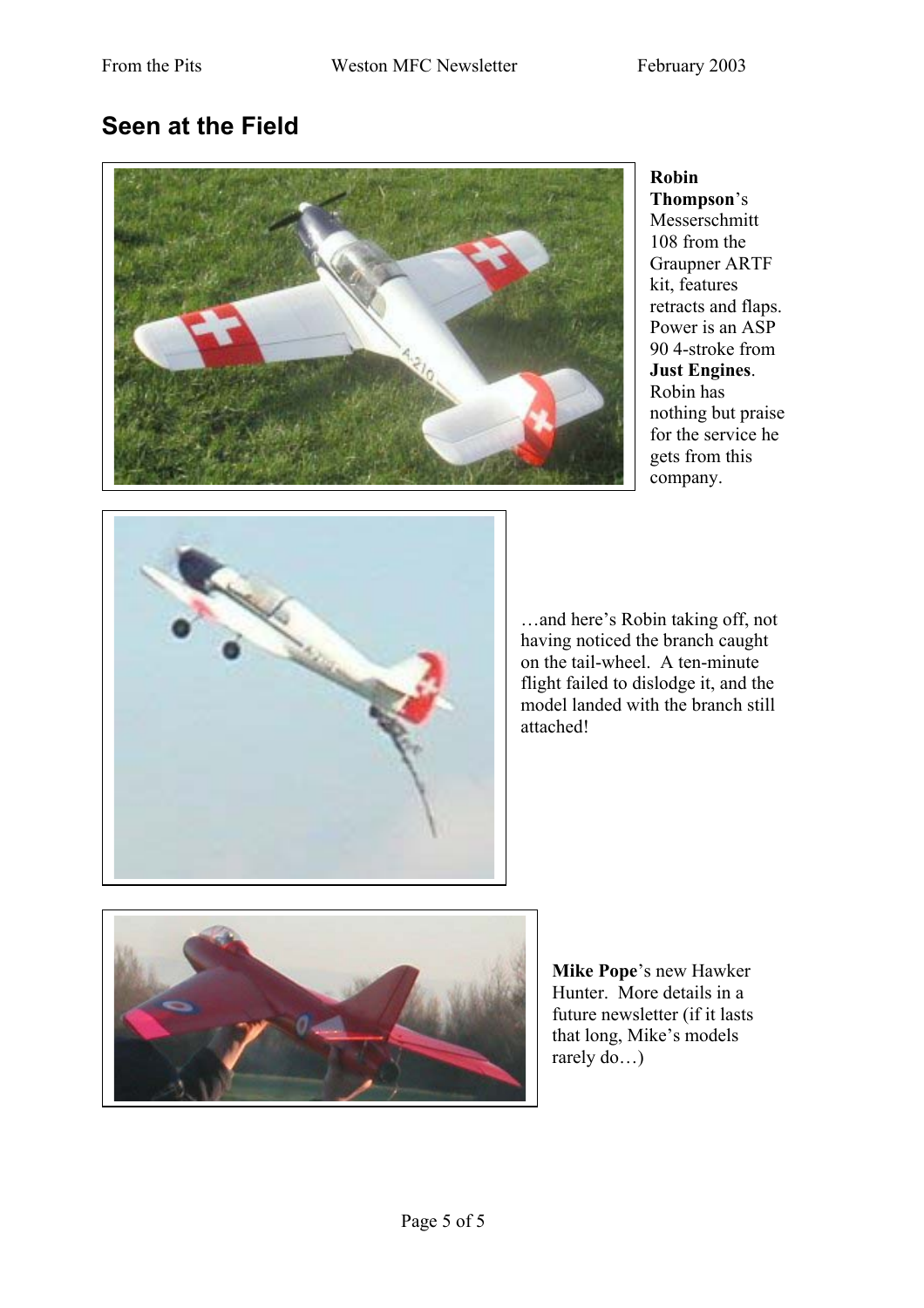## **Before & After**



**Pat Teakle**'s XtraWot sustained quite a bit of damage after the wing came off in mid-air (see last issue). However, the wing was OK if a little wet, and Pat has re-built the fuselage, so the XtraWot has flown again. Still something missing though Pat, shouldn't it have a cowl??

# **Aerial Photography**

Never one to avoid pinching other people's good ideas, I note that our illustrious nearneighbours the Woodspring club have recently run a competition for aerial photographs of their site. Unfortunately, even with their large membership, only two people entered.

Surely we can do better than that? I have heard some members talking about the subject, so here is a challenge: Strap your Instamatic onto your WOT-4 or whatever, and take some pictures of the Wick site from the air. The best (or only…) pictures received will be published in the next newsletter.

And it's about photography from the air, by the way, so anyone sending me a photo of their transmitter aerial can consider themselves soundly slapped…

#### **Events**

Forthcoming events this year:

| Thursday 6 <sup>th</sup> Feb 2003, 8pm | Club meeting at the Bristol Hotel |
|----------------------------------------|-----------------------------------|
| Thursday 6 <sup>th</sup> Mar 2003, 8pm | Club meeting at the Bristol Hotel |
| Thursday 3 <sup>rd</sup> Apr 2003, 8pm | Club meeting at the Bristol Hotel |
| Sunday 6 <sup>th</sup> Apr 2003        | First Fun-Fly league event        |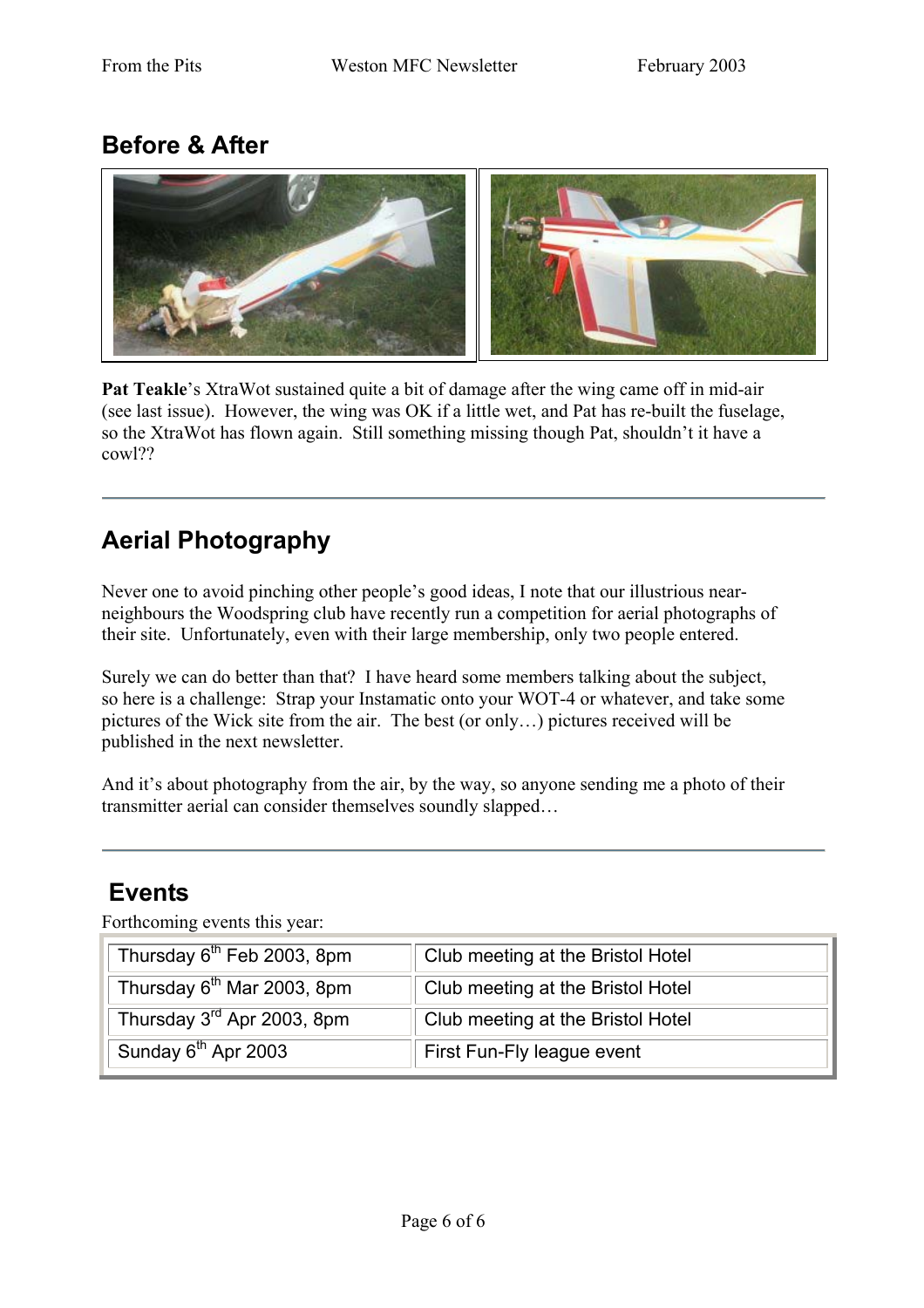## **Sunset Times for 2003**

As you all know, flying at Wick must stop 15 mins before Sunset on any day (or 1745 on Sat & 1545 on Sun, if earlier). Here are the sunset times for this year. They are also posted on the notice board at the field.

All times are GMT except between 0100 on the last Sunday in March and 0100 on the last Sunday in October when the times are BST (1 hour in advance of GMT).

| <b>JANUARY</b> |      | <b>FEBRUARY</b> |      | <b>MARCH</b>     |      |
|----------------|------|-----------------|------|------------------|------|
| $\overline{4}$ | 1617 | 1               | 1701 | 1                | 1752 |
| 11             | 1626 | 8               | 1714 | 8                | 1804 |
| 18             | 1637 | 15              | 1727 | 15               | 1816 |
| 25             | 1649 | 22              | 1739 | 22               | 1828 |
|                |      |                 |      | 29               | 1839 |
| <b>APRIL</b>   |      | <b>MAY</b>      |      | <b>JUNE</b>      |      |
| 5              | 1951 | 3               | 2037 | 7                | 2124 |
| 12             | 2003 | 10              | 2048 | 14               | 2129 |
| 19             | 2014 | 17              | 2059 | 21               | 2132 |
| 26             | 2026 | 24              | 2109 | 28               | 2132 |
|                |      | 31              | 2117 |                  |      |
| <b>JULY</b>    |      | <b>AUGUST</b>   |      | <b>SEPTEMBER</b> |      |
| 5              | 2130 | $\overline{2}$  | 2058 | 6                | 1948 |
| 12             | 2125 | 9               | 2046 | 13               | 1932 |
| 19             | 2118 | 16              | 2033 | 20               | 1916 |
| 26             | 2109 | 23              | 2018 | 27               | 1900 |
|                |      | 30              | 2003 |                  |      |
| <b>OCTOBER</b> |      | <b>NOVEMBER</b> |      | <b>DECEMBER</b>  |      |
| $\overline{4}$ | 1844 | $\mathbf{1}$    | 1646 | 6                | 1605 |
| 11             | 1829 | 8               | 1634 | 13               | 1604 |
| 18             | 1814 | 15              | 1624 | 20               | 1605 |
| 25             | 1759 | 22              | 1615 | 27               | 1609 |
|                |      | 29              | 1609 |                  |      |

#### **How to contact the Editor**

#### **Ian Armstrong**

Address: 4 Jubilee Drive, Failand, Bristol, BS8 3XD Tel: 01275 392 995 Email: *[iarmstrong@cix.co.uk](mailto:iarmstrong@cix.co.uk)* 

Thanks to **Steve O'Brien** & **John Hopkin** for printing and distribution.

The Newsletter is issued (with luck!) 4 times a year, at the end of January, April, July and October. Any contributions should be sent to the editor by the middle of that month.